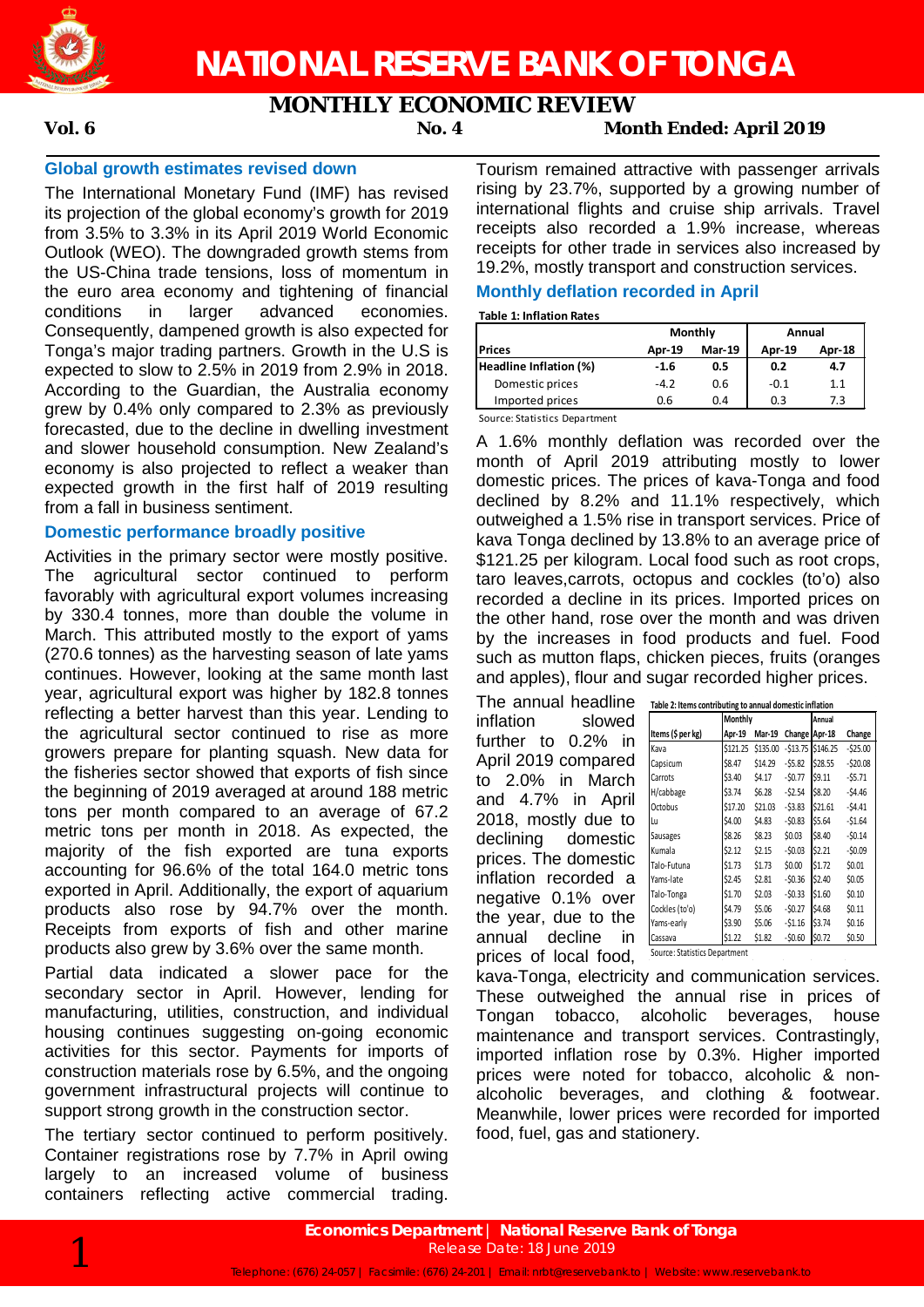

# **MONTHLY ECONOMIC REVIEW**

### **Vol. 6 No. 4 Month Ended: April 2019**

#### **Exchange rates remained competitive**

**Table 1: Exchange Rates**

|                                       |        | <b>Monthly</b> | Annual   |        |          |
|---------------------------------------|--------|----------------|----------|--------|----------|
|                                       | Apr 19 | Mar-19         | % Growth | Apr-18 | % Growth |
| Nominal Effective Exchange Rate Index | 92.0   | 91.6           | 0.4      | 90.4   | 1.7      |
| Real Effective Exchange Rate Index    | 106.7  | 107.0          | -0.3     | 105.3  | 1.3      |
| $\cdots$<br>$\overline{\phantom{a}}$  |        |                |          |        |          |

Source: National Reserve Bank of Tonga

In April 2019, the Nominal Effective Exchange Rate  $(NFER)$  index  $s = 1$ 

| $(IVLLN)$ $IICX$      |         | Table 2: Bilateral Exchange Rates      |               |         | <b>S</b> ilyuuv |       |
|-----------------------|---------|----------------------------------------|---------------|---------|-----------------|-------|
| increased due         |         | Apr-19                                 | <b>Mar-19</b> | Apr-18  | to              | an    |
| appreciation          | USD/TOP | 0.4396                                 | 0.4415        | 0.4507  | οf              | the   |
| USD.<br>AUD.          | AUD/TOP | 0.6228                                 | 0.6239        | 0.5942  |                 | and   |
| <b>EUR</b><br>against | NZD/TOP | 0.6592                                 | 0.6506        | 0.6361  |                 | the   |
| TOP.<br>the<br>On     | FJD/TOP | 0.9413                                 | 0.9388        | 0.9393  |                 | other |
| hand, the Real        | JPY/TOP | 49.0967                                | 48.8277       | 49.1331 |                 |       |
| Effective             | GBP/TOP | 0.3398                                 | 0.3383        | 0.3269  |                 |       |
| Exchange              | EUR/TOP | 0.3930                                 | 0.3934        | 0.3717  |                 | Rate  |
| (REER)<br>fell        | CNY/TOP | 2.9601                                 | 2.9753        | 2.8544  |                 |       |
| reflecting<br>the     |         | Source: National Reserve Bank of Tonga |               |         |                 |       |

slowdown in Tonga's inflation rate. Over the year, both the REER and NEER rose coinciding with Tonga's higher headline inflation rate in comparison to its trading partners. This may impact the international competitiveness of exported goods and services.

#### **Overall balance has improved**

**Table 3: Foreign Reserves**

|                                     | Monthly |               |          | Annual |            |  |
|-------------------------------------|---------|---------------|----------|--------|------------|--|
|                                     | Apr-19  | <b>Mar-19</b> | % Growth | Apr-18 | % Growth I |  |
| Foreign Reserves (\$ in million)    | 464.2   | 465.0         | $-0.2$   | 445.9  | 4.1        |  |
| Import Coverage (months)            |         | 7.8           |          | 8.0    |            |  |
| Cource: National Recense Rank Tonga |         |               |          |        |            |  |

Source: National Reserve Bank Tonga

The official foreign reserves remained comfortable despite a \$0.8 million decline over the month to \$464.2 million, equivalent to 7.8 months of imports. The monthly movement was attributed mainly to the repatriation of unspent project funds and net outflow from interbank foreign exchange deals.

| <b>Table 4: Overseas Exchange Transactions</b> |         |               |          |          |          |          |  |
|------------------------------------------------|---------|---------------|----------|----------|----------|----------|--|
| <b>Overseas Exchange Transactions</b>          |         |               |          |          |          |          |  |
|                                                |         | Monthly       |          |          | Annual   |          |  |
|                                                | Apr-19  | <b>Mar-19</b> | % Growth | Apr-19   | Apr-18   | % Growth |  |
| <b>Overall Balance</b>                         | -0.8    | -8.5          | $-91.1$  | 18.3     | 74.2     | $-75.3$  |  |
| <b>Current Account</b>                         | -0.8    | $-11.3$       | $-93.3$  | -4.6     | 20.7     | $-122.0$ |  |
| Merchandise Trade                              | $-31.5$ | $-34.7$       | $-9.4$   | $-423.8$ | $-385.1$ | 10.1     |  |
| Services                                       | 6.6     | 1.1           | 501.6    | 22.4     | 45.3     | -50.6    |  |
| Income                                         | 1.3     | $-0.2$        | $-657.8$ | 8.2      | $-12.5$  | $-165.6$ |  |
| Transfers                                      | 22.8    | 22.6          | 1.2      | 388.7    | 373.1    | 4.2      |  |
| <b>Capital Account</b>                         | 2.7     | 2.2           | 20.7     | 34.4     | 43.3     | $-20.6$  |  |
| <b>Financial Account</b>                       | $-2.7$  | 0.6           | $-549.6$ | $-11.5$  | 10.2     | $-213.1$ |  |

Source: Banking Systems

The Overseas Exchange Transactions (OET) balance recorded a much smaller deficit than the previous month, stemming from an improvement in the current and capital account balances. Payments for travel, transport, and professional & management services fell by \$4.0 million while service receipts increased by \$1.5 million leading to the \$6.6 million surplus in services. A decrease in import payments by \$3.2 million supported the lower trade deficit mostly driven by lower imports of wholesale & retail goods offsetting the rise in oil import payments. The surplus in the capital account rose due to higher receipts for both official and private capital investments, and construction projects.

Annually, the OET balance surplus dropped due to higher outflows from the current and financial accounts. Higher payments were noted for goods & services and interbank transfers. These outflows outpaced the rise in receipts for exported goods, travel receipts, and both official and private transfers including remittances.

#### **Broad money picked up on higher net domestic assets**

| Table 5: Broad Monev        |        |               |          |               |            |  |  |
|-----------------------------|--------|---------------|----------|---------------|------------|--|--|
|                             |        | Monthly       | Annual   |               |            |  |  |
|                             | Apr-19 | <b>Mar-19</b> | % Growth | <b>Apr-18</b> | % Growth I |  |  |
| Broad money (\$ in million) | 585.9  | 583.5         | 0.4      | 547.1         | 7.1        |  |  |
| Net Foreign Asset           | 482.6  | 482.0         | 0.1      | 461.3         | 4.6        |  |  |
| Net Domestic Asset          | 103.7  | 101.8         | 1.9      | 86.1          | 20.4       |  |  |

Source: Banking System, National Reserve Bank of Tonga

After declining for three consecutive months, broad money finally rose as a result of higher net domestic assets, mainly on higher net credit to government as government deposits decreased. Net foreign assets also edged higher due to an increase in other foreign assets. Similarly, both net foreign assets and net domestic assets increased over the year thus raising broad money. Higher net foreign assets are mostly in line with the increasing foreign reserves from the receipts of budgetary support, grants, and cyclone relief funds from development partners coupled with higher remittances. The increased net domestic assets were largely driven by higher credit to the private sectors.

#### **Liquidity remained high**

| Table 6: Reserve money                                 |        |     |                   |        |          |  |  |
|--------------------------------------------------------|--------|-----|-------------------|--------|----------|--|--|
| Annual<br><b>Monthly</b>                               |        |     |                   |        |          |  |  |
|                                                        | Apr-19 |     | Mar-19 % Growth I | Apr-18 | % Growth |  |  |
| Reserve money (\$ in million)                          | 292.2  | 4.7 |                   |        |          |  |  |
| Source: Banking System, National Reserve Bank of Tonga |        |     |                   |        |          |  |  |

Liquidity in the banking system slightly rose over the month by 0.2% to \$305.9 million, due to an increase in currency in circulation reflecting the high demand for cash from the public to cater for April activities such as the Easter Season. This outweighed the fall in both the Banks' exchange settlement accounts (ESA) and the required reserves.

The banks' total loans to deposit ratio decreased from 78.1% to 77.5% over the month, reflecting increased deposits against declining lending.